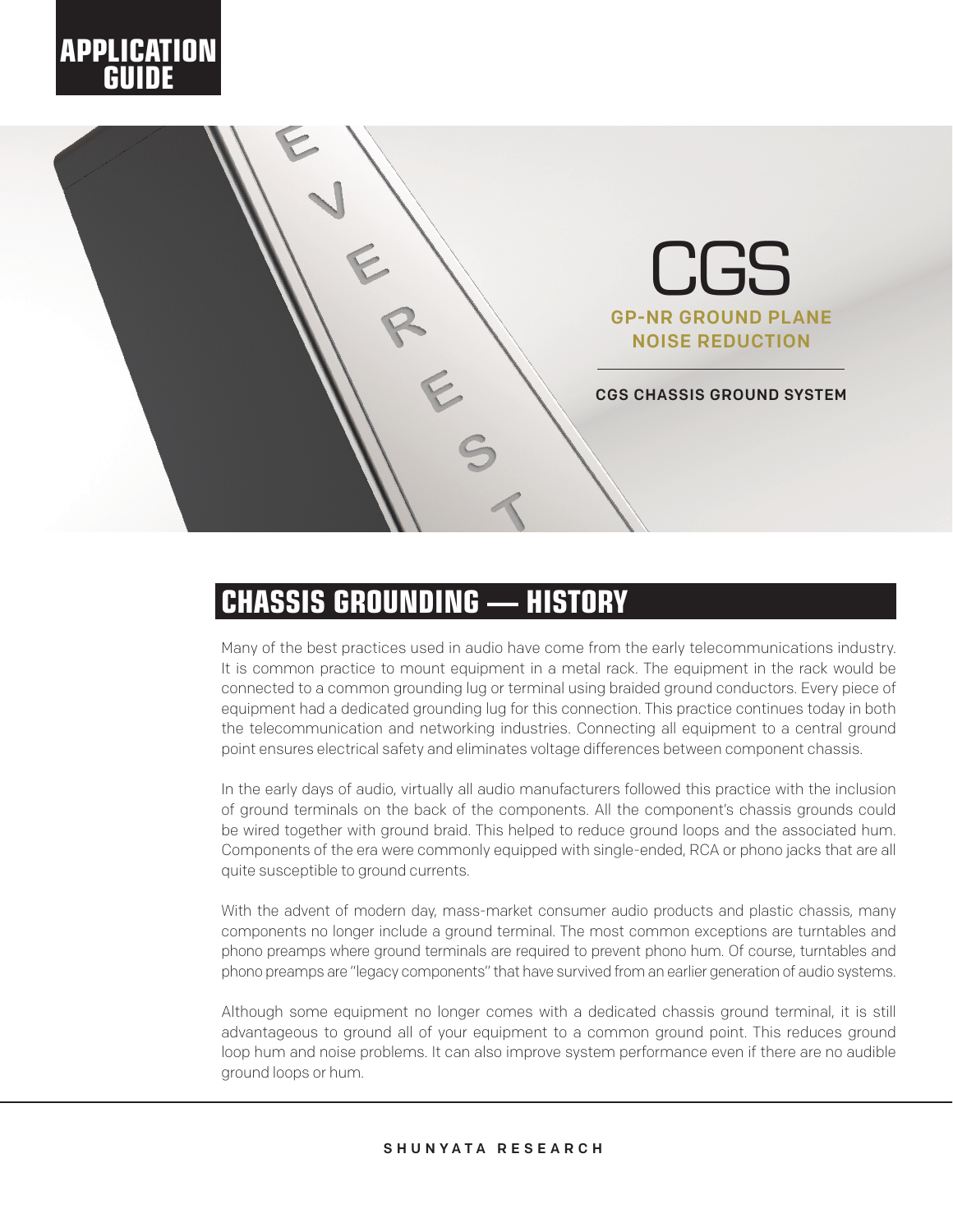### **GP-NR**

**APPLICATION** 

ground voltage differences between component chassis and may help to reduce potential ground<br>Isaas The Everest features internal GP-NR *(ground plane noise reduction)* technology that uses patented NIC™ noise isolation chamber technology. The CGS (Chassis Ground System) is a feature that provides a common grounding point for all components in the system and extends the GP-NR's noise reduction capabilities to components external to the Everest. This significantly reduces AC loops. *Patent Number: US 8,658,892*



## CGS WIRE **CGS GROUND TERMINALS & CGC GROUND CABLES**

ground connections, we recommend Shunyata Research's While you can use any good quality wire to make the chassis own CGC *(chassis grounding cables)* for best performance. It is preferable to use a large gauge wire of 12-10 gauge or larger for best results. Solid core wire is very stiff in large gauges, so it is easier to use a fine stranded wire or a ground braid since it is more flexible.

Shunyata Research makes CGC Ground Cables that are attractive, perform well, and are inexpensive. Check with Shunyata Research Customer Service or your dealer for more information.

| Venom CGC<br>Delta CGC | 12 gauge VTX wire<br>10 gauge VTX wire |
|------------------------|----------------------------------------|
|                        |                                        |
| Sigma CGC              | 8 gauge VTX-Ag wire                    |

*See price list for termination options.*



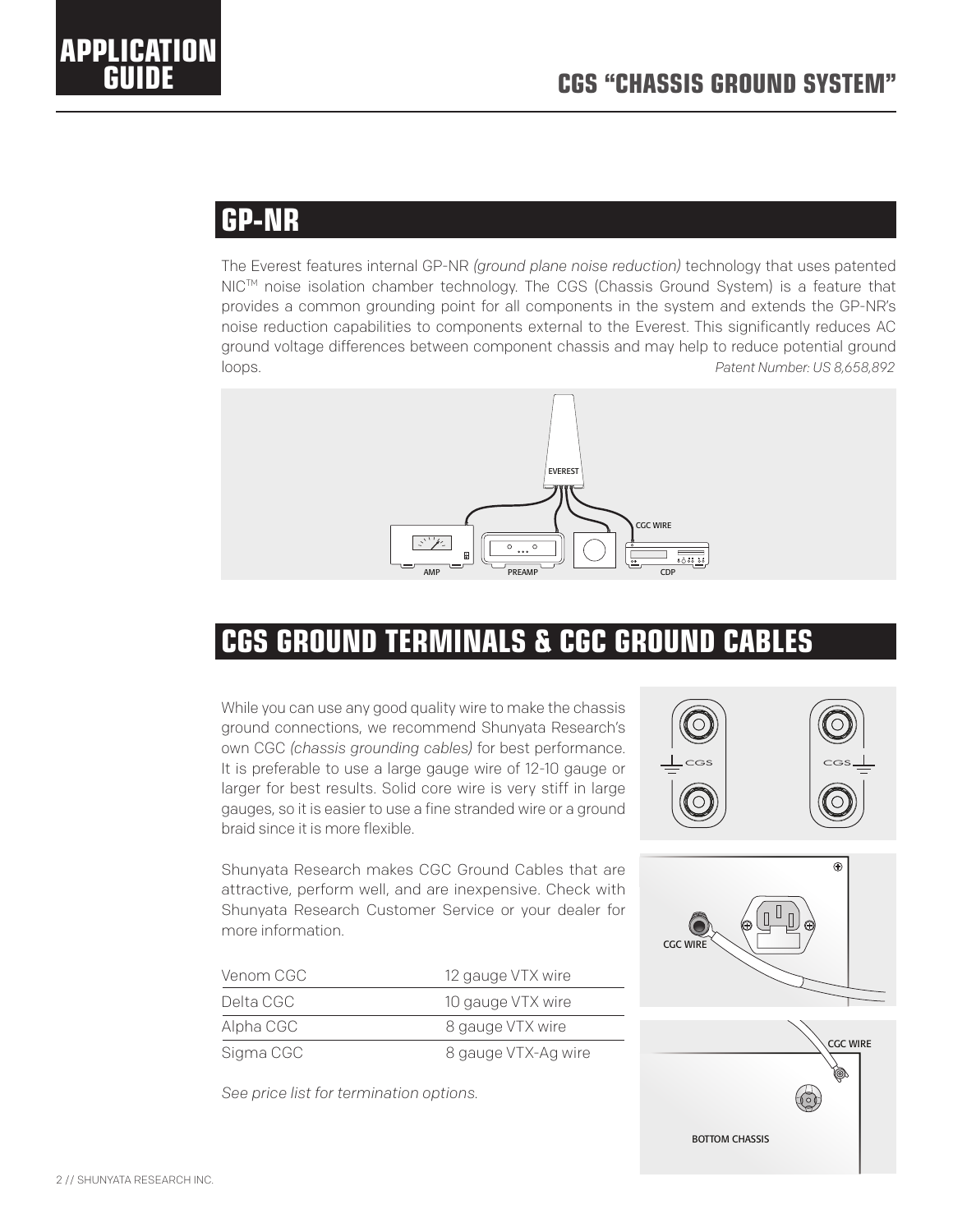# **APPLICATION**

## **FAQ — FREQUENTLY ASKED QUESTIONS**

#### What performance improvements can I expect from using the CGS?

System grounding is complex and can be unpredictable as there are no standards that all equipment manufacturers follow regarding *signal grounds* and *chassis grounding*. It also depends upon the power circuit wiring, specifically the circuit's actual impedance to ground. If you use more than one dedicated power circuit, it becomes more complicated and less predictable.

The sonic improvements are often described as a reduction of background noise along with broader range of dynamics. The timing of dynamics can also improve, along with more dimensional and precise image placement. These improvements may be more obvious in some systems and more subtle in others. Our advice is try it and see what works best in your system.

#### What should I connect to the CGS?

All components in the audio system should be connected to the CGS grounding system if possible. Additionally, you may connect metal equipment racks and anti-static mats if used in the system.

#### I have an amplifier(s) connected to a different dedicated line  $-$  should I connect them to the CGS?

Generally speaking, you should try it. This may reduce ground loop problems and improve sound quality. However, connecting the ground on some amplifiers to the CGS may produce no results or may degrade the sound quality. It is important to test each of the ground connections independently, one at a time.

#### If a component's power cord is connected to the Everest — do I need to run a ground wire to the CGS?

If a component is connected to the Everest with a power cord where the ground wire and AC plug pin are functional, the chassis of the component will be connected to the internal grounding system of the Everest through the power cord. You do not need to make another connection to the CGS terminal. However, some components *may* benefit from an additional chassis connection, especially if you are using common stock power cords. Try it and see if performance is improved.

#### If a component does not have a ground terminal, how do I make a connection to the chassis and CGS?

If your components include a dedicated ground terminal, the connection is straight-forward: connect one end of the ground wire to the component's ground terminal and the other end to a CGS terminal on the back of the Everest.

If a component does not have a dedicated ground terminal, you may use a ground wire with a small spade and attach it to one of the chassis screws on the bottom of the component.

*NOTE: Care must be taken to ensure that you are loosening an actual chassis screw and not a screw that holds some internal part in place. Refer to your component's service manual if possible.*